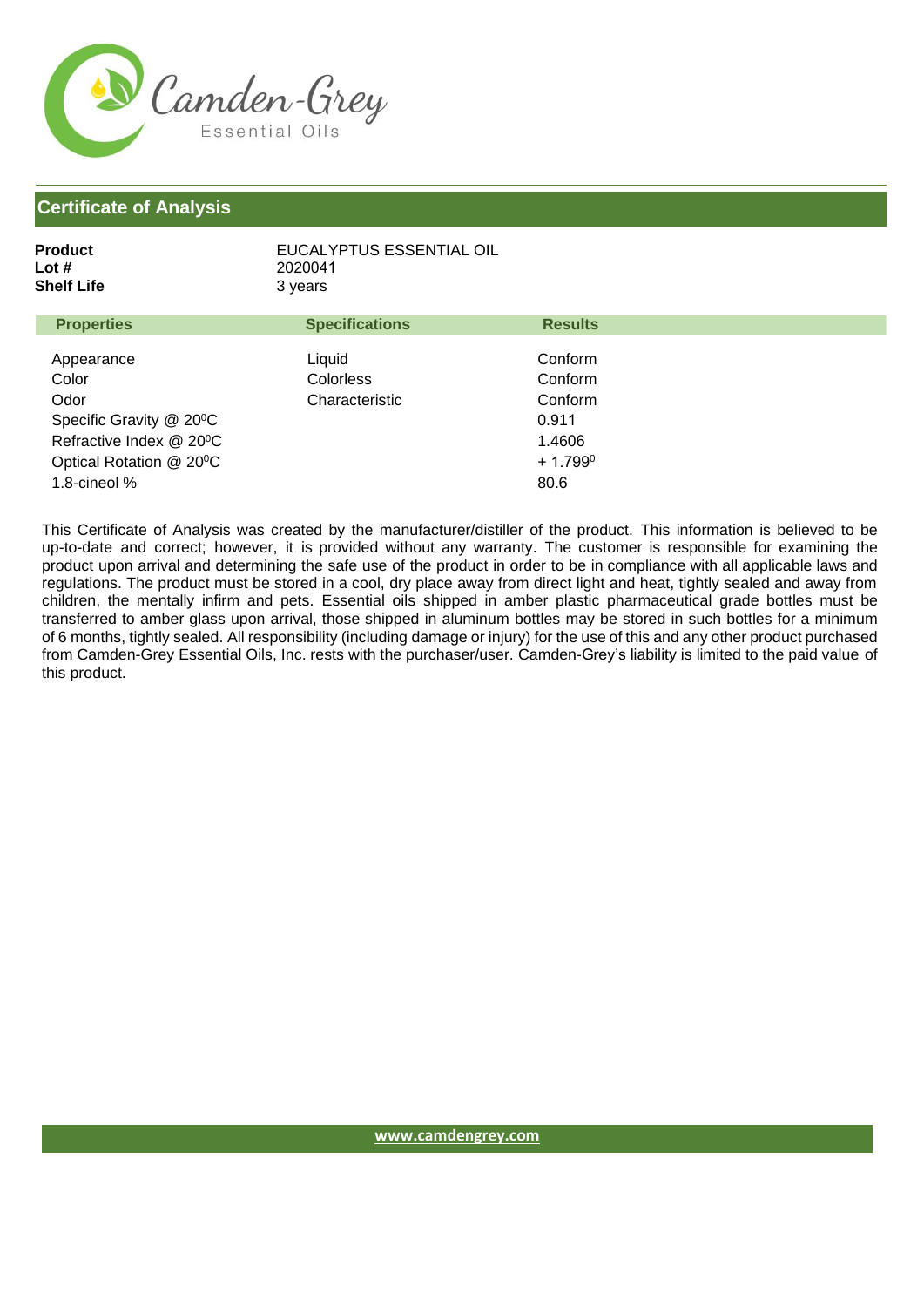

| Product    | EUCALYPTUS ESSENTIAL OIL |
|------------|--------------------------|
| Lot #      | 2022037                  |
| Shelf Life | 3 vears                  |

| <b>Properties</b>       | <b>Specifications</b> | <b>Results</b>  |  |
|-------------------------|-----------------------|-----------------|--|
| Appearance              | Liquid                | Conform         |  |
| Color                   | Colorless             | Conform         |  |
| Odor                    | Characteristic        | Conform         |  |
| Specific Gravity @ 20°C |                       | 0.912           |  |
| Refractive Index @ 20°C |                       | 1.463           |  |
| Optical Rotation @ 20°C |                       | $+2.25^{\circ}$ |  |
| 1.8-cineol %            |                       | 80.3            |  |

This Certificate of Analysis was created by the manufacturer/distiller of the product. This information is believed to be up-to-date and correct; however, it is provided without any warranty. The customer is responsible for examining the product upon arrival and determining the safe use of the product in order to be in compliance with all applicable laws and regulations. The product must be stored in a cool, dry place away from direct light and heat, tightly sealed and away from children, the mentally infirm and pets. Essential oils shipped in amber plastic pharmaceutical grade bottles must be transferred to amber glass upon arrival, those shipped in aluminum bottles may be stored in such bottles for a minimum of 6 months, tightly sealed. All responsibility (including damage or injury) for the use of this and any other product purchased from Camden-Grey Essential Oils, Inc. rests with the purchaser/user. Camden-Grey's liability is limited to the paid value of this product.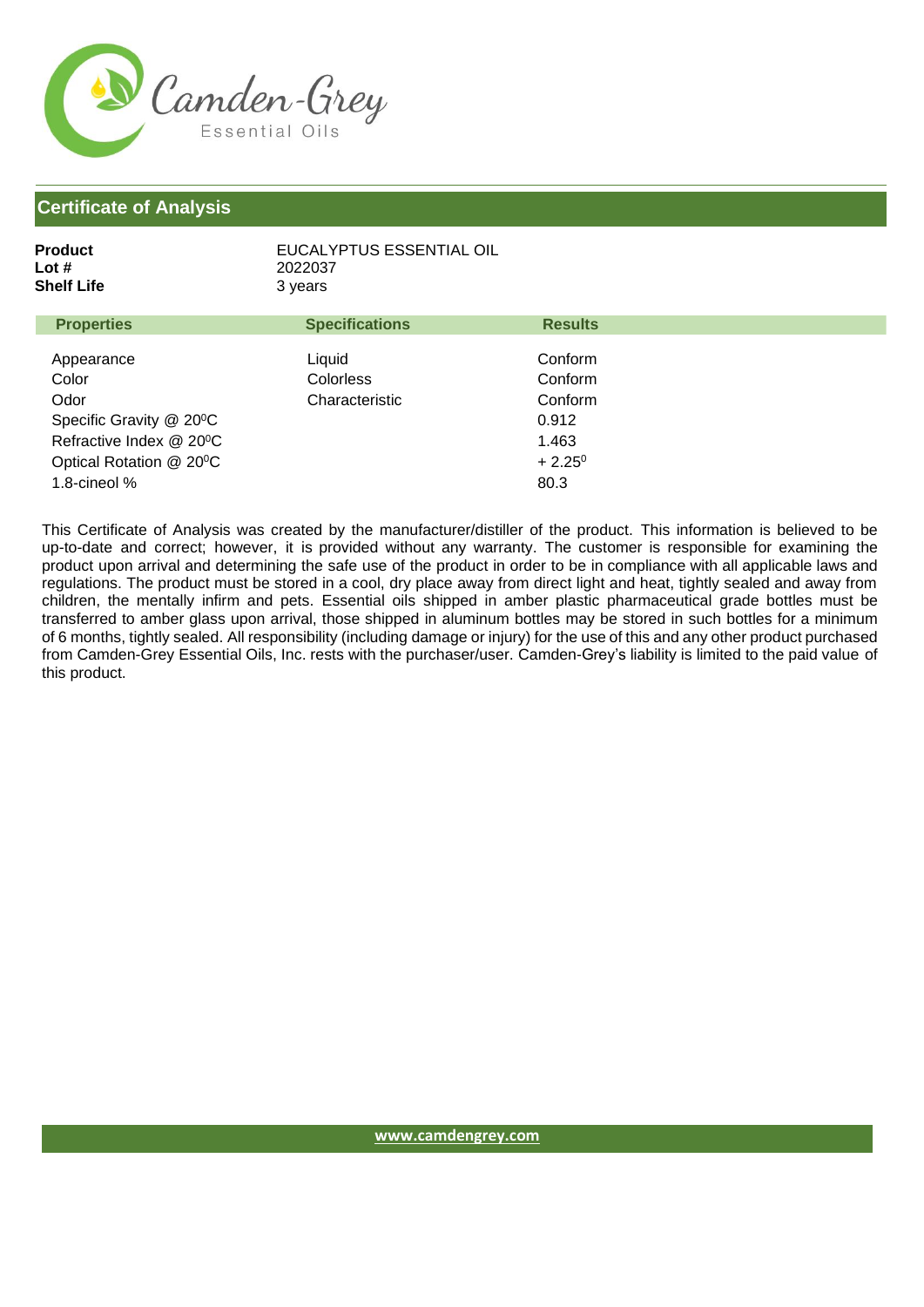

| <b>Product</b><br>Lot $#$          | EUCALYPTUS ESSENTIAL OIL<br>2027031 |                |  |
|------------------------------------|-------------------------------------|----------------|--|
| <b>Shelf Life</b>                  | 3 years                             |                |  |
|                                    |                                     |                |  |
| <b>Properties</b>                  | <b>Specifications</b>               | <b>Results</b> |  |
| Appearance                         | Limpid Liquid                       | Conform        |  |
| Color                              | <b>Colorless</b>                    | Conform        |  |
| Odor                               | Characteristic                      | Conform        |  |
| Specific Gravity 20 <sup>°</sup> C | $0.906 - 0.925$                     | 0.911          |  |
| Refractive Index 20 <sup>°</sup> C | $1.458 - 1.465$                     | 1.459          |  |
| <b>Optical Rotation</b>            | $\leq 10$                           | 3.2            |  |
| <b>Alcohol Solubility 70</b>       | $\leq 5$                            | 3              |  |
| 1.8 Cineol                         | $80 - 100$                          | 80.3           |  |
| Alpha Pinene                       | $0.001 - 12$                        | 1.9            |  |
| Globulol                           | ≤ 0.001                             | $\mathbf 0$    |  |
| Limonene                           | $2 - 15$                            | 9.8            |  |
| Paracymene                         | $1 - 10$                            | 4              |  |
| <b>Trans Pinocarveol</b>           | $0.001 - 6$                         | < 0.1          |  |
| Analysis GC                        |                                     | Conform        |  |
|                                    |                                     |                |  |

EUCALYPTUS ESSENTIAL OIL

This Certificate of Analysis was created by the manufacturer/distiller of the product. This information is believed to be up-to-date and correct; however, it is provided without any warranty. The customer is responsible for examining the product upon arrival and determining the safe use of the product in order to be in compliance with all applicable laws and regulations. The product must be stored in a cool, dry place away from direct light and heat, tightly sealed and away from children, the mentally infirm and pets. Essential oils shipped in amber plastic pharmaceutical grade bottles must be transferred to amber glass upon arrival, those shipped in aluminum bottles may be stored in such bottles for a minimum of 6 months, tightly sealed. All responsibility (including damage or injury) for the use of this and any other product purchased from Camden-Grey Essential Oils, Inc. rests with the purchaser/user. Camden-Grey's liability is limited to the paid value of this product.